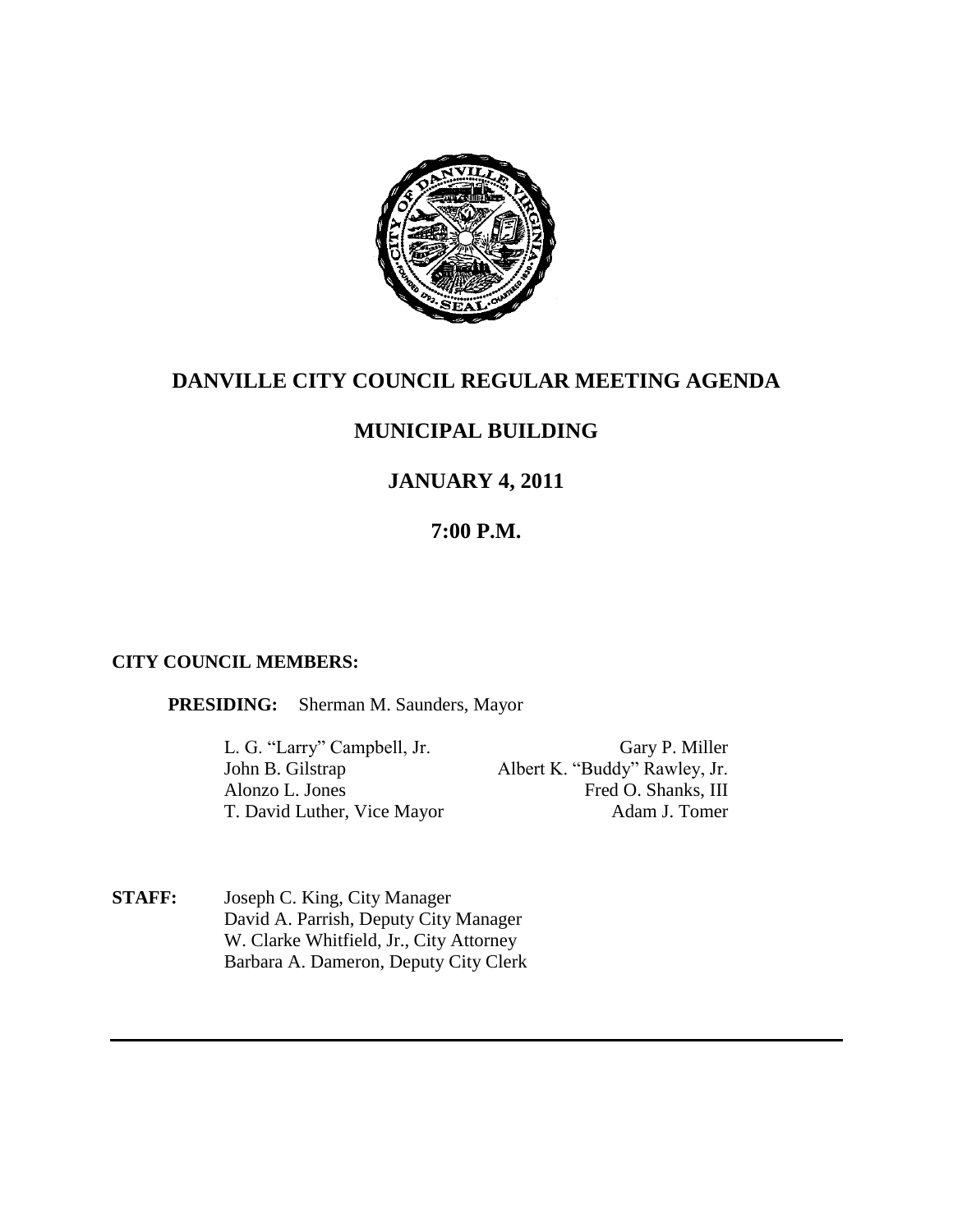## **I. MEETING CALLED TO ORDER**

### **II. ROLL CALL**

**III. INVOCATION** – Council Member L. G. "Larry" Campbell, Jr.

### **IV. PLEDGE OF ALLEGIANCE TO THE FLAG**

#### **V. ANNOUNCEMENTS AND SPECIAL RECOGNITION**

#### **VI. COMMUNICATIONS FROM VISITORS**

*Citizens who desire to speak on matters not listed on the Agenda will be heard at this time. Citizens who desire to speak on Agenda Items will be heard when the Agenda Item is considered.*

#### **VII. OLD BUSINESS**

Consideration of Approval of Minutes for the Regular Council Meeting held on December 21, 2010.

#### **VIII. NEW BUSINESS**

- A. Consideration of a Request for a Special Use Permit to Allow an Indoor Commercial Recreation Facility at 1311 Piney Forest Road, Suite E for the Operation of an Internet Café. Council Letter Number 06-11
	- 1. Public Hearing
	- 2. Alternate City Council Actions:

Resolution Denying a Special Use Permit to Allow Indoor Commercial Recreation in Accordance with Article 3M, Section C, Item 4, of Chapter 41 of the Code of the City of Danville, Virginia, 1986, as amended, at 1311 Piney Forest Road, Suite E.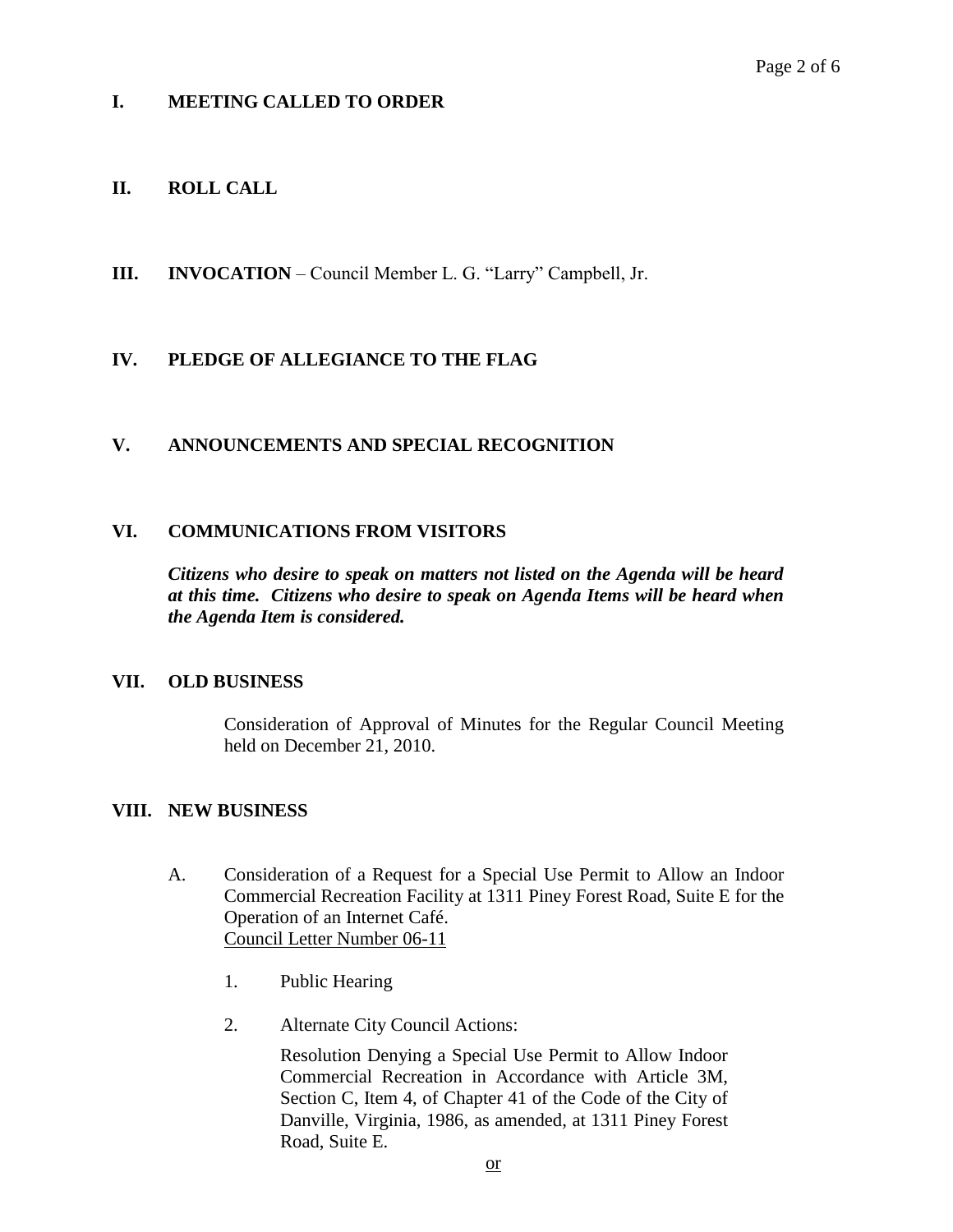Ordinance Granting a Special Use Permit to Allow Indoor Commercial Recreation in Accordance with Article 3M, Section C, Item 4, of Chapter 41 of the Code of the City of Danville, Virginia, 1986, as amended, at 1311 Piney Forest Road, Suite E.

- B. Consideration of a Request for a Special Use Permit to Allow an Indoor Commercial Recreation Facility at 1461 South Boston Road for the Operation of an Internet Café. Council Letter Number 07-11
	- 1. Public Hearing
	- 2. Alternate City Council Actions:

Resolution Denying a Special Use Permit to Allow Indoor Commercial Recreation in Accordance with Article 3N, Section C, Item 4, of Chapter 41 of the Code of the City of Danville, Virginia, 1986, as amended, at 1461 South Boston Road, Suite B.

or

Ordinance Granting a Special Use Permit to Allow Indoor Commercial Recreation in Accordance with Article 3N, Section C, Item 4, of Chapter 41 of the Code of the City of Danville, Virginia, 1986, as amended, at 1461 South Boston Road, Suite B.

- C. Consideration of a Request for a Special Use Permit to Allow an Indoor Commercial Recreation Facility at 1155 Piney Forest Road, Suite D for the Operation of an Internet Café. Council Letter Number 08-11
	- 1. Public Hearing
	- 2. Resolution Denying a Special Use Permit to Allow Indoor Commercial Recreation in Accordance with Article 3M, Section C, Item 4, of Chapter 41 of the Code of the City of Danville, Virginia, 1986, as amended, at 1155 Piney Forest Road, Suite D.
- D. Consideration of a Request for a Special Use Permit to Allow an Indoor Commercial Recreation Facility at 3352 Riverside Drive for the Operation of an Internet Café. Council Letter Number 09-11
	- 1. Public Hearing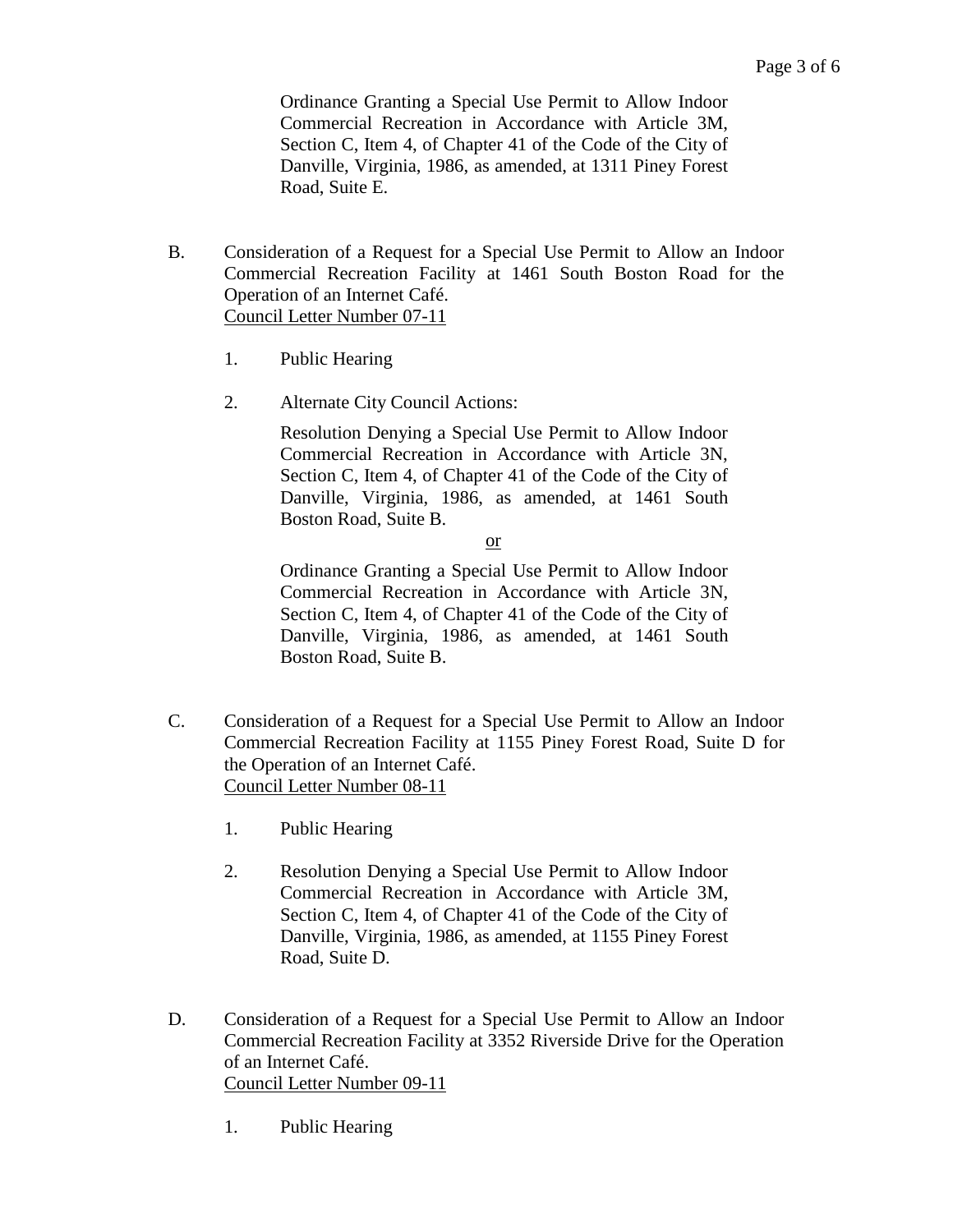2. Alternate City Council Actions:

Resolution Denying a Special Use Permit to Allow Indoor Commercial Recreation in Accordance with Article 3N, Section C, Item 4, of Chapter 41 of the Code of the City of Danville, Virginia, 1986, as amended, at 3352 Riverside Drive.

or

Ordinance Granting a Special Use Permit to Allow Indoor Commercial Recreation in Accordance with Article 3N, Section C, Item 4, of Chapter 41 of the Code of the City of Danville, Virginia, 1986, as amended, at 3352 Riverside Drive.

- E. Consideration of a Request for a Special Use Permit to Allow an Indoor Commercial Recreation Facility at 661 Piney Forest Road, Suite 1 for the Operation of an Internet Café. Council Letter Number 10-11
	- 1. Public Hearing
	- 2. Alternate City Council Actions:

Resolution Denying a Special Use Permit to Allow Indoor Commercial Recreation in Accordance with Article 3N, Section C, Item 4, of Chapter 41 of the Code of the City of Danville, Virginia, 1986, as amended, at 661 Piney Forest Road, Suite 1.

or

Ordinance Granting a Special Use Permit to Allow Indoor Commercial Recreation in Accordance with Article 3N, Section C, Item 4, of Chapter 41 of the Code of the City of Danville, Virginia, 1986, as amended, at 661 Piney Forest Road, Suite 1.

F. Consideration of a Request for a Special Use Permit to Allow an Indoor Commercial Recreation Facility at 3000 Riverside Drive for the Operation of an Internet Café. Council Letter Number 11-11

- 1. Public Hearing
- 2. Alternate City Council Actions:

Resolution Denying a Special Use Permit to Allow Indoor Commercial Recreation in Accordance with Article 3M, Section C, Item 4, of Chapter 41 of the Code of the City of Danville, Virginia, 1986, as amended, at 3000 Riverside Drive.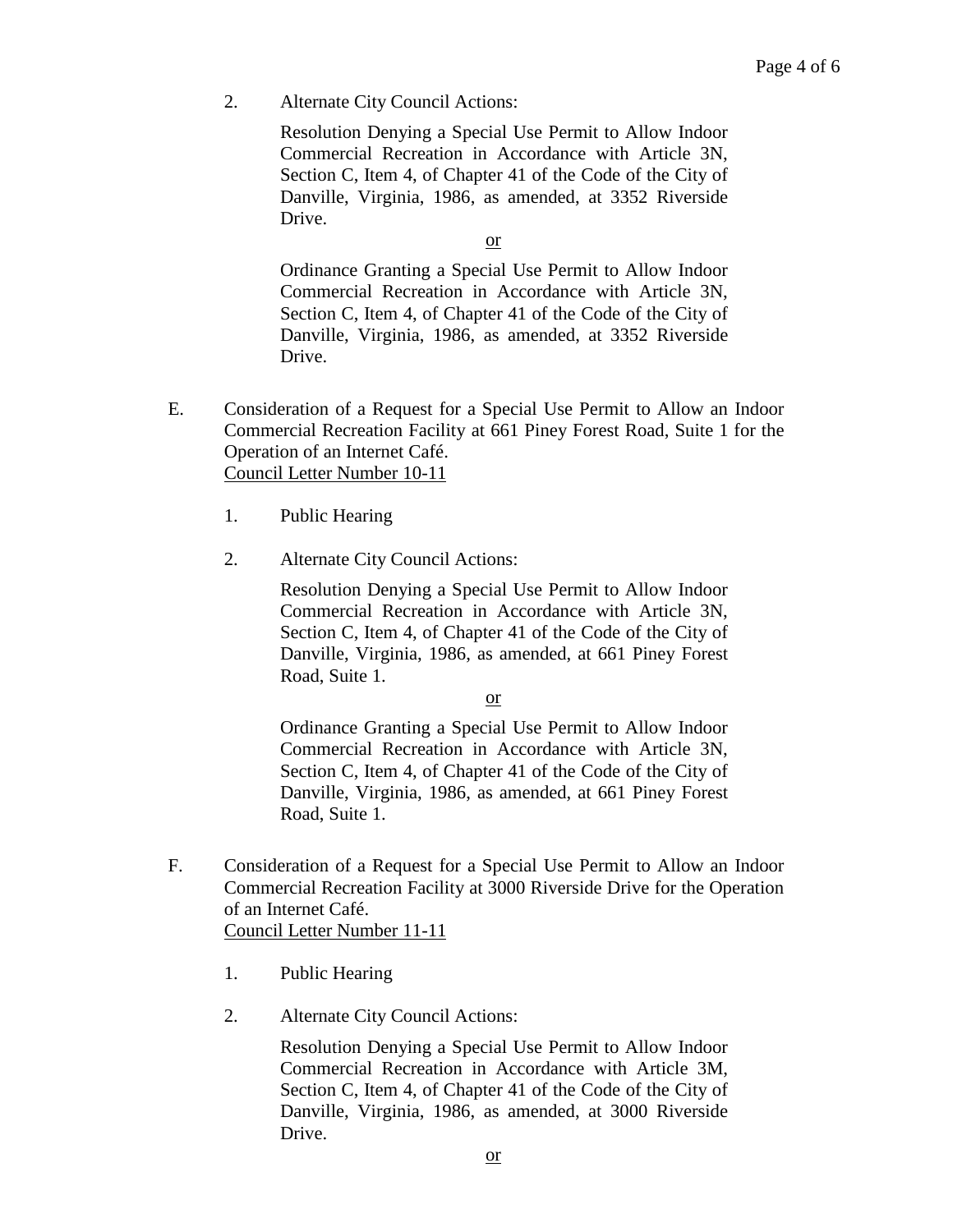Ordinance Granting a Special Use Permit to Allow Indoor Commercial Recreation in Accordance with Article 3M, Section C, Item 4, of Chapter 41 of the Code of the City of Danville, Virginia, 1986, as amended, at 3000 Riverside Drive.

- G. Consideration of a Request for a Special Use Permit to Allow for the Operation of a School at 425 Hughes Street. Council Letter Number 12-11
	- 1. Public Hearing
	- 2. Ordinance Granting a Special Use Permit to Allow for the Operation of a School in Accordance with Article 3E, Section C, Item 14 of Chapter 41 of the Code of the City of Danville, Virginia, 1986 as amended at 425 Hughes Street subject to conditions.
- H. Consideration of a Request to Amend the Year 2020 Land Use Plan from Public and Semi-public Area to Urban Single Family Residential and Rezone from N-C, Neighborhood Commercial to OT-R, Old Town Residential, 0.158 acres at 810 Main Street. Council Letter Number 13-11
	- 1. Public Hearing
	- 2. Ordinance Amending the Year 2020 Land Use Plan from Public and Semi-public Area to Urban Single Family Residential and Rezoning from N-C, Neighborhood Commercial to OT-R, Old Town Residential, 0.158 acres at 810 Main Street.
- I. Consideration of Appointing Trustees to Act on Behalf of the City of Danville for Loans Granted by the Community Development Department. Council Letter Number 03-11

Resolution Appointing Earl B. Reynolds, Jr. and W. Clarke Whitfield, Jr. to Act as Trustees for Loans Granted by the City of Danville through the Community Development Department.

J. Consideration to Support the Virginia Department of Transportation's Continued Improvements to the U.S. Route 29 Corridor and Request to Include Bypass Alternatives around Charlottesville, Virginia in the Corridor Study. Council Letter Number 164-10